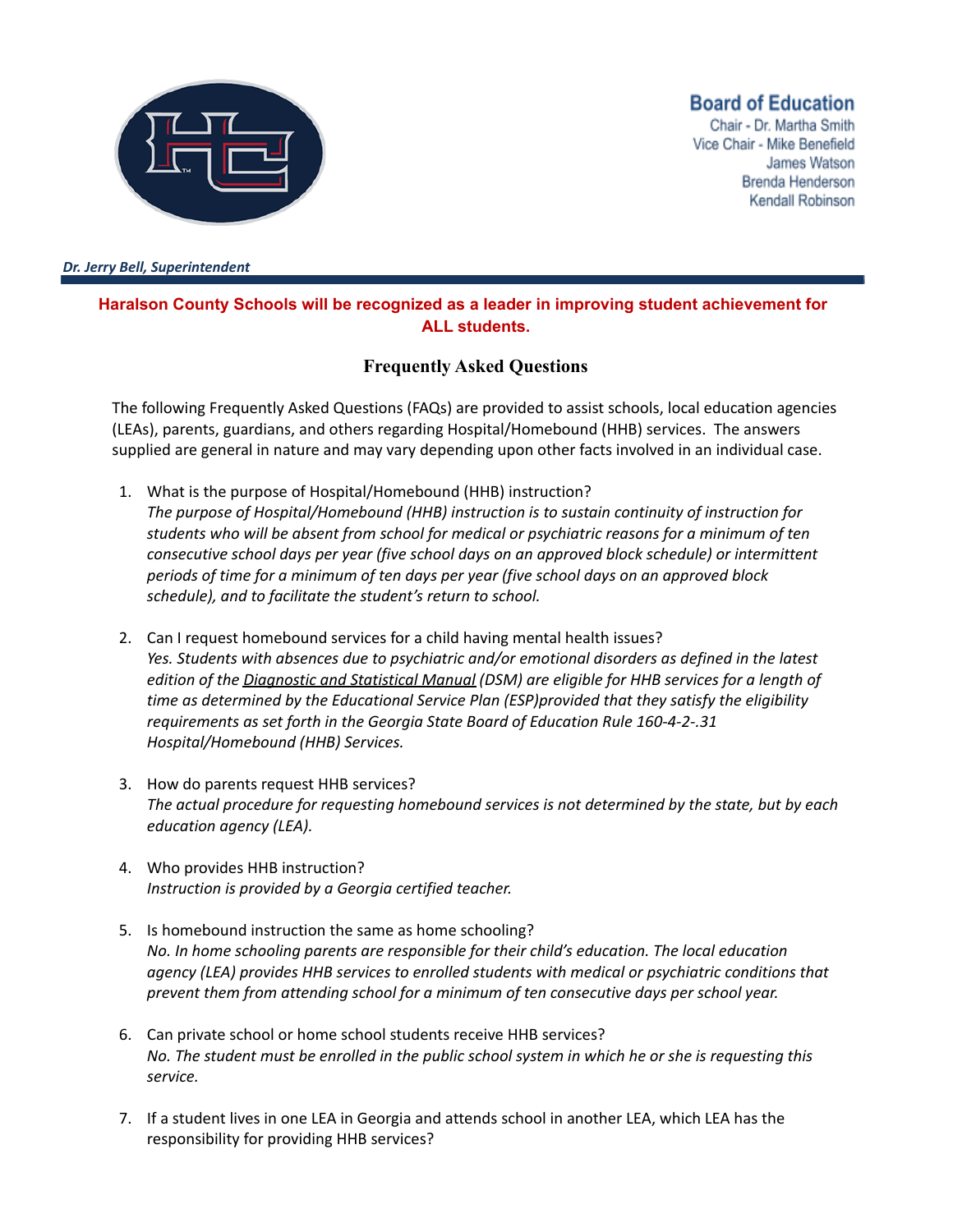*The LEA in which the student is enrolled must provide HHB services.*

- 8. Is a pregnant student eligible for HHB services?
- *Students with absences due to pregnancy, related medical conditions, services or treatment; childbirth; and recovery are eligible for HHB services provided that they satisfy the eligibility requirement for HHB service*. *[The Georgia State Board of Education Rule 160-4-2-.31 Hospital/Homebound (HHB) Services reflects the following Title IX, statement: Pregnancy, childbirth, false pregnancy, termination of pregnancy and recovery shall be treated as any other temporary* medical condition/disability. If the school does not have a leave policy for students, or in the case of *a student who does not otherwise qualify for leave under the policy, the school shall treat pregnancy, childbirth, false pregnancy, termination of pregnancy and recovery as a justification for a leave of absence for so long a period of time as is deemed medically necessary by the student's licensed physician, at the conclusion of which the student shall be reinstated to the status which she held when leave began. Regulations implementing Title IX, 34 C.F.R. § 106.40(b) (4).]*
- 9. How much instructional time is provided for a student eligible for HHB services? *Although the local school team or IEP team determines the number of hours necessary to meet the instructional needs of the student, the student must receive a minimum of three hours of HHB instruction per school week to be considered present by the school system. This requirement does NOT apply to students receiving instruction via the Georgia Virtual School or other online/telecommunication courses.*
- 10. When students enrolled in a public school are hospitalized in health care or psychiatric facilities that do not provide education services, is the LEA obligated to provide HHB instruction in the health care facility?

*Yes. Each LEA must provide academic instruction to students who are confined in a healthcare facility for periods that would prevent them from attending school based upon certification of need by the licensed physician or licensed psychiatrist who is treating the student for the condition for which the student is requesting HHB services.*

- 11. When students are hospitalized in out-of-state health care or psychiatric facilities, is the LEA obligated to provide HHB services in the out-of-state facilities? *Yes. The LEA is obligated to provide services even if the student is hospitalized out-of-state. The LEA* must arrange with or contract directly with the health care facility, the LEA in which the health care *facility is located, or the appropriately certified teachers in the geographic area in which the health care facility is located.*
- 12. What courses are available for students approved for HHB services? *Core subjects (reading, language arts, mathematics, science, and social studies) are the focus of instructional delivery with students' receiving hospital/homebound services; however, elective courses may be included for graduating seniors.*
- 13. Who will provide the grades for HHB students? *The classroom teacher (in collaboration with the HHB teacher) is responsible for assigning grades.*
- 14. Is it permissible to use medical information/referral submitted by a nurse, dentist, chiropractor, social worker, licensed professional counselor, or psychologist to determine eligibility for HHB services?

*No. Only the licensed physician or licensed psychiatrist treating the child for the presenting diagnosis can provide the certification of need (medical referral form) for students to receive HHB services.*